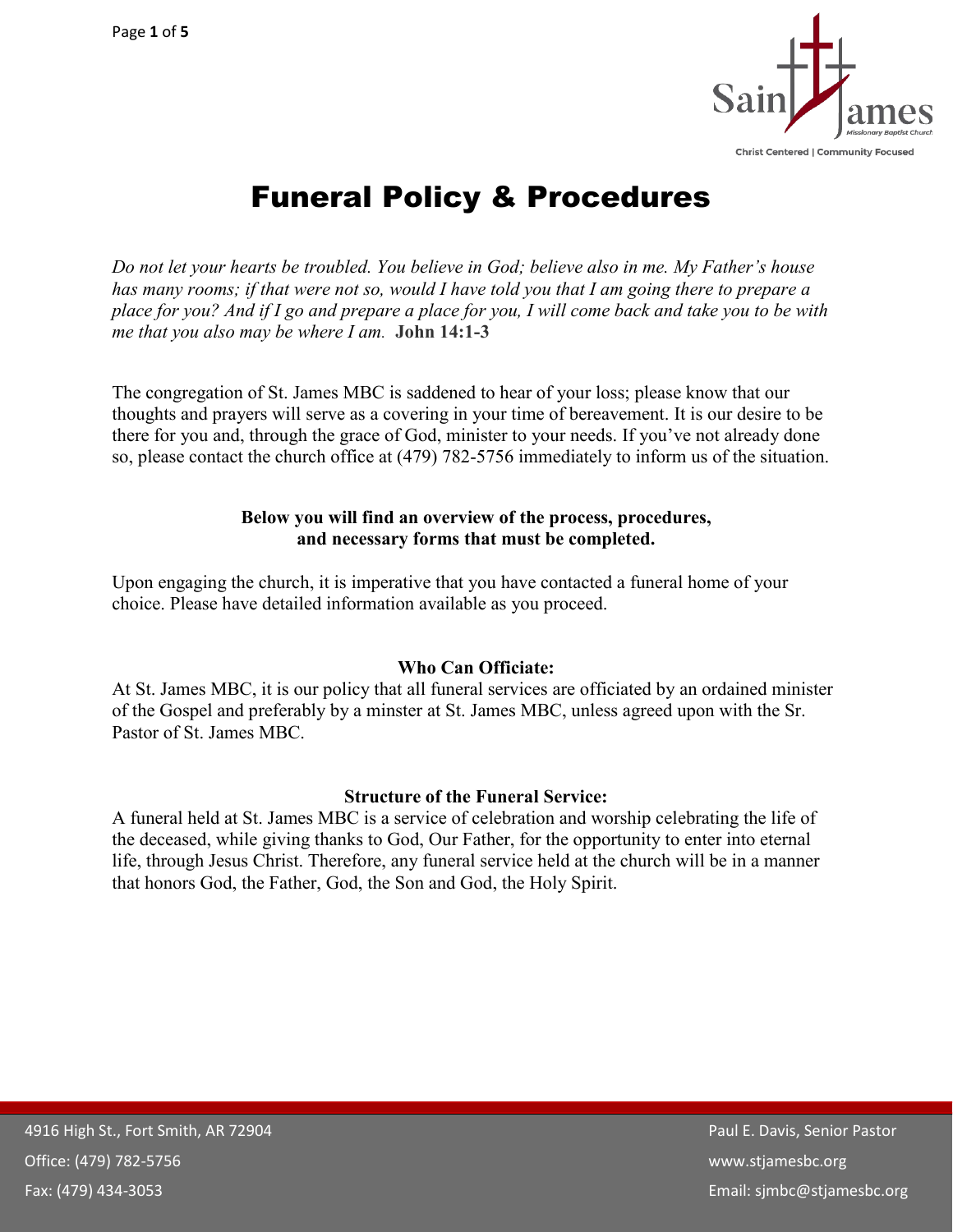

Active and Non-active Members:

An active member at St. James MBC is a person who has joined our church by letter, confession, and/or by baptism. This person is one who regularly attends worship services and contributes to St. James MBC; thus, they generally provide regular financial and personal support for the church. Exceptions are made for members that are incapacitated due to illness and/or for other medical/disability reasons. Any exceptions will be at the guidance of the Sr. Pastor.

As an active member of St. James MBC, funeral and visitation services and facility, including ministerial staff, are provided at no cost to the bereaved family. If the deceased or a member of their immediate family (spouse, children) is an active member of St James MBC there is no fee for the use of the facilities. Visitation and/or family hour services can be made available upon request as no additional fee*.* There is no fee for feeding for active members; however, freewill donations are accepted. Checks, Money Orders, or Cashier's Check make payable to "St. James MBC".

#### **Funeral Music:**

Music appropriate for Christian environment and a worship service, shall be used. St. James MBC Director of Music and Worship will guide you with the proper route to be taken regarding music for services. St. James MBC Director of Music and Worship, along with the audio/visual team will also assist with the use of recorded music/videos. If a video is to be used during the service, it must be submitted to the church office 72 hours prior to the funeral service for review. All presentations should be in DVD or PowerPoint format and will not exceed five minutes in length.

Any outside musician/soloist desiring to use instruments or sing within St. James MBC, must gain prior approval from Sr. Pastor and/or Director of Worship and Music.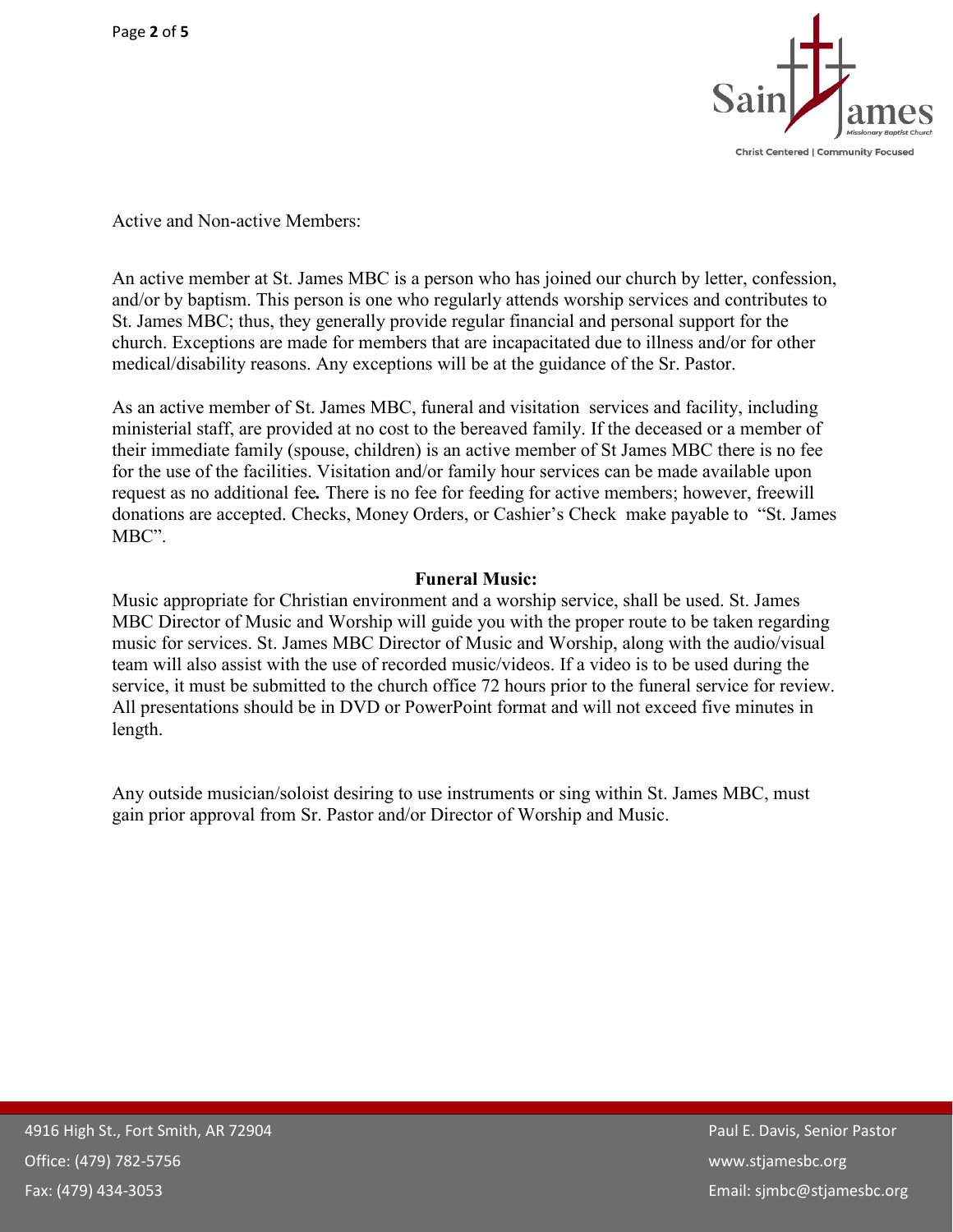

## **The following information will be needed for the planning of the service.**

| Date and Times of Services |                                |                     |  |
|----------------------------|--------------------------------|---------------------|--|
|                            |                                |                     |  |
|                            |                                | Funeral Service     |  |
|                            | Notes                          |                     |  |
|                            |                                |                     |  |
| <b>FOR OFFICE USE ONLY</b> |                                |                     |  |
| Payment Information:       |                                |                     |  |
|                            | Date of Payment: Balance owed: | Date Balance Rec'd: |  |
| Other Notes                |                                |                     |  |
|                            |                                |                     |  |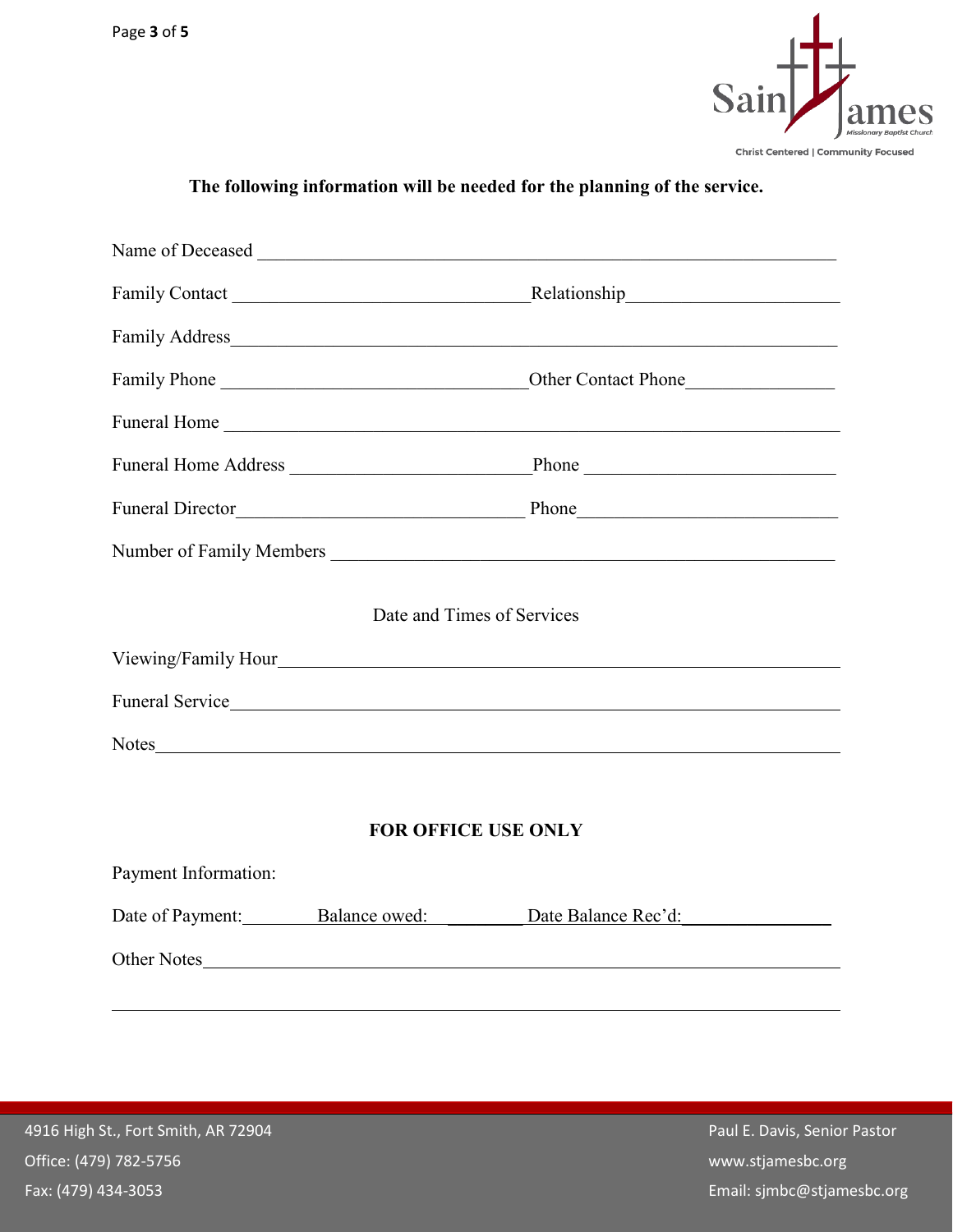

## **Fee Structure:**

## **Active Member/ Regular Attendee**

No Fee

## **Non-Member/Inactive Member**

| Security Deposit                             | \$200 (refundable based on final inspection) |
|----------------------------------------------|----------------------------------------------|
| Use of Sanctuary                             | \$300                                        |
| Use of Fellowship Hall/Kitchen               | \$300                                        |
| Use of Fellowship Hall/Kitchen and Sanctuary | \$600                                        |
| Rehearsal / Visitation                       | \$200                                        |
|                                              |                                              |

## **Additional Costs: Honorariums**

- Musician \$75
- Soloist \$75
- Sound Technician \$75
- Choir \$100
- Eulogist \$200

St. James MBC will provide person(s) to operate audio/visual and necessary equipment use.

St James MBC will provide one supervisor for culinary purposes and one supervisor for dining set-up and breakdown (i.e. table and chairs).

St James MBC does not offer food preparation or provide food / refreshments for families of non-members/inactive members. If servers (kitchen assistance) are requested an additional fee is required (**Please contact the church office**).

Fees are payable (by cash or check made payable to "St James MBC") no later than 10 days prior to the day of the funeral.

(Note: Honorariums for the pastor, pianist, and/or special musicians are **paid through the funeral director**, as listed in fee structure.)